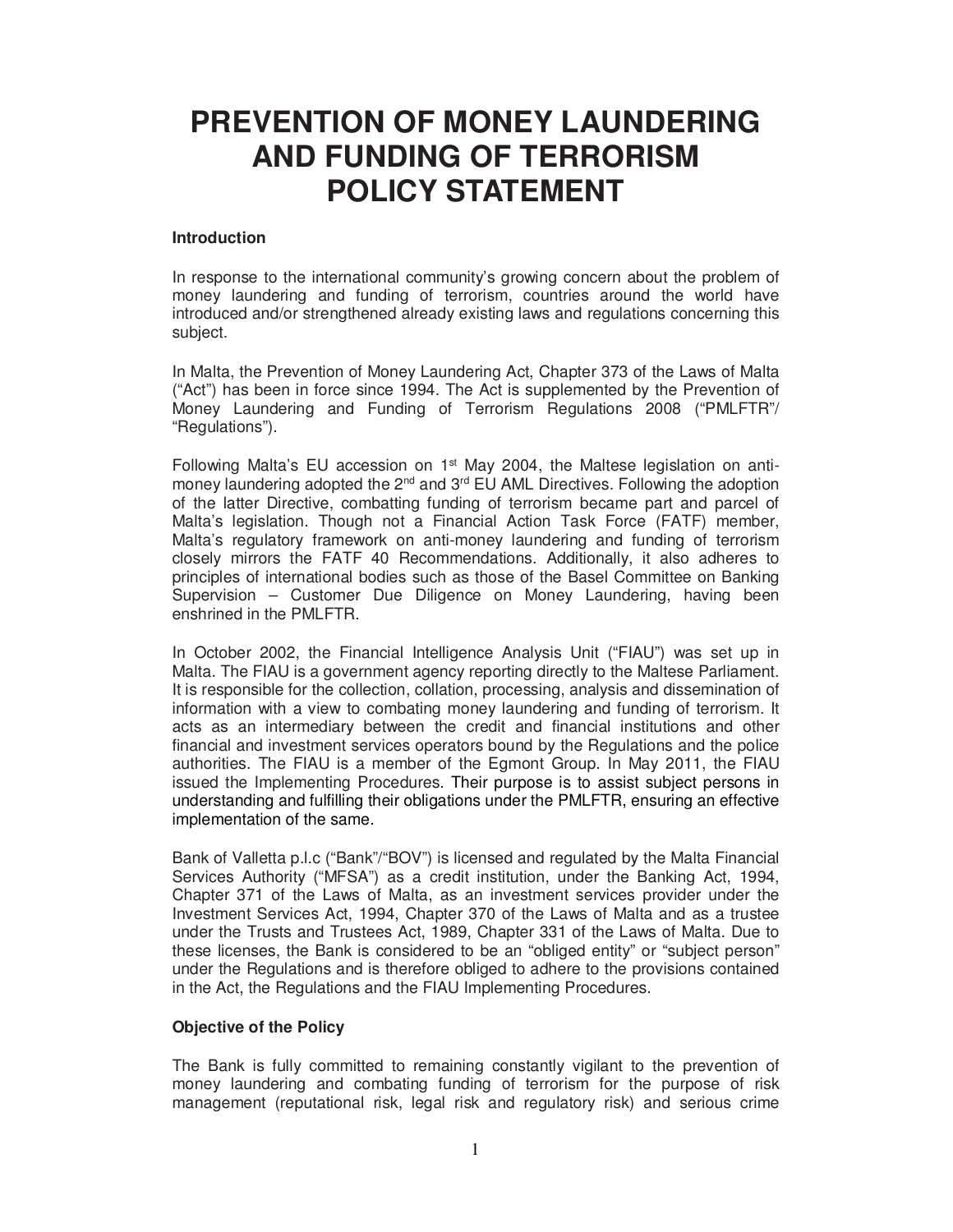prevention (social duty) and it will not allow its systems to be abused in furtherance of these offences.

Bank of Valletta p.l.c. is dedicated to and actively participates in international undertakings and initiatives to prevent money laundering and the funding of terrorism. The Bank will, at all times, endeavour to ensure the protection of its staff and safeguard the organisation and its reputation against the threat of money laundering and/or funding of terrorism and other criminal activities.

# **Obligations**

Adherence to the Act, the Regulations and the Implementing Procedures is reflected in the Bank's Anti-Money Laundering and Funding of Terrorism Internal Procedures.

As a minimum the Bank:

- has appointed a Money Laundering Reporting Officer ("MLRO") and a Designated Employee, both vested with a significant degree of responsibility. The MLRO's role is to maintain controls and procedures aimed at deterring persons from using the products and services of the Bank for criminal means. He/she is also required to evaluate Unusual Transaction Reports and following an investigation, determine whether a Suspicious Transaction Report should be filed with the Regulatory law enforcement agency, namely the FIAU. The Designated Employee's role is to assist the MLRO in the fulfilment of his/her duties;
- **\*** takes reasonable steps to establish the identity of persons to whom it has chosen to provide a product or service;
- retains identification and transactional documentation as defined in the Bank's Internal Procedures and in accordance with the law;
- provides initial and ongoing training to ensure that all relevant staff are aware of their personal responsibilities and the prevention of money laundering and funding of terrorism procedures in respect of identifying and verifying customers, monitoring, record keeping, remaining vigilant at all times and reporting any unusual/suspicious transactions;
- ensures that this Policy is developed and maintained in line with evolving statutory and regulatory obligations and advice from enforcement agency/ies;

In line with above, BOV and its employees have taken a stand to comply with the following basic principles:

# **i) Verifying Customer Identity:**

BOV is required to identify a customer when entering into a business relationship, when carrying out regular transactions and when carrying out a transaction on an occasional basis. It establishes and verifies the identity of the ultimate beneficial owner/s and/or any other person who controls the customer or its assets or on whose behalf the transaction is carried out or the business relationship has been established.

#### **ii) Establishment of Purpose of Business Relationship**

Information on the purpose and intended nature of the business relationship is required in order to be in a position to establish the business and risk profile of the applicant for business.